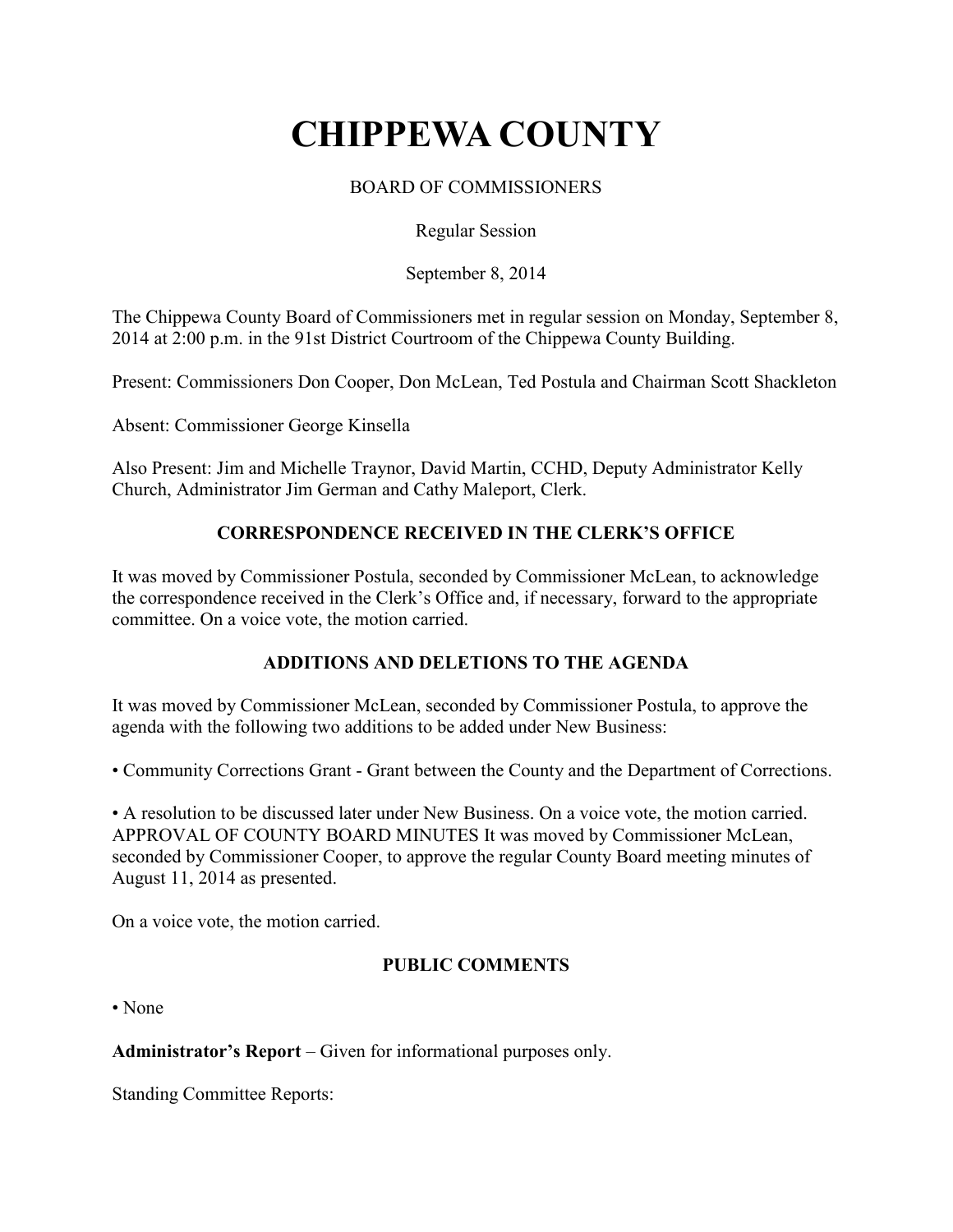## **Personnel/Equalization/Health and Social Services Committee**

Commissioner Kinsella – September 2, 2014

#### **Agenda Items**

#### **Personnel Hire**

Administrator German advised the Committee of the resignation of a part time Maintenance/Custodian employee. He noted that James Salmon had been hired into that position.

It was moved by Commissioner Postula, seconded by Commissioner McLean, to approve the hire of James Salmon for the part time Custodial position. On a voice vote, the motion carried.

It was moved by Commissioner Postula, seconded by Commissioner McLean, to accept the Personnel/Equalization/Health and Social Services Committee meeting minutes of September 2, 2014 as presented. A discussion followed regarding a morale committee. On a voice vote, the motion carried.

# **Building Grounds and Jail, Legislative & Natural Resources and Information Technology Commissioner McLean – September 2, 2014**

#### **Agenda Items**

## **ORV Ordinance**

Administrator German explained that the ORV ordinance should be changed to allow for exceptions on State highways when the MDOT approves areas where ORVs' permits riders on those shoulders.

It was moved by Commissioner McLean, seconded by Commissioner Postula, to begin the process of changing the County ORV ordinance to allow the vehicles to travel on State Highway road shoulders after the State makes that approval. On a voice vote, the motion carried.

#### Courthouse Rehabilitation

The Committee reviewed a list of possible renovation projects. The Committee started with wiring, tower windows, and third floor windows, as well as, checking into Circuit Court acoustics.

It was moved by Commissioner McLean, seconded by Commissioner Postula, to issue the RFP's drawn up for window replacements and courthouse electrical updates, as provided, and to have the Administration contact JAVS for information on Circuit Court acoustics. A discussion followed, which included, whether the courthouse is truly in the National Registry of Historical places and the impact of such. When referencing the JAVS, Commissioner Cooper indicated that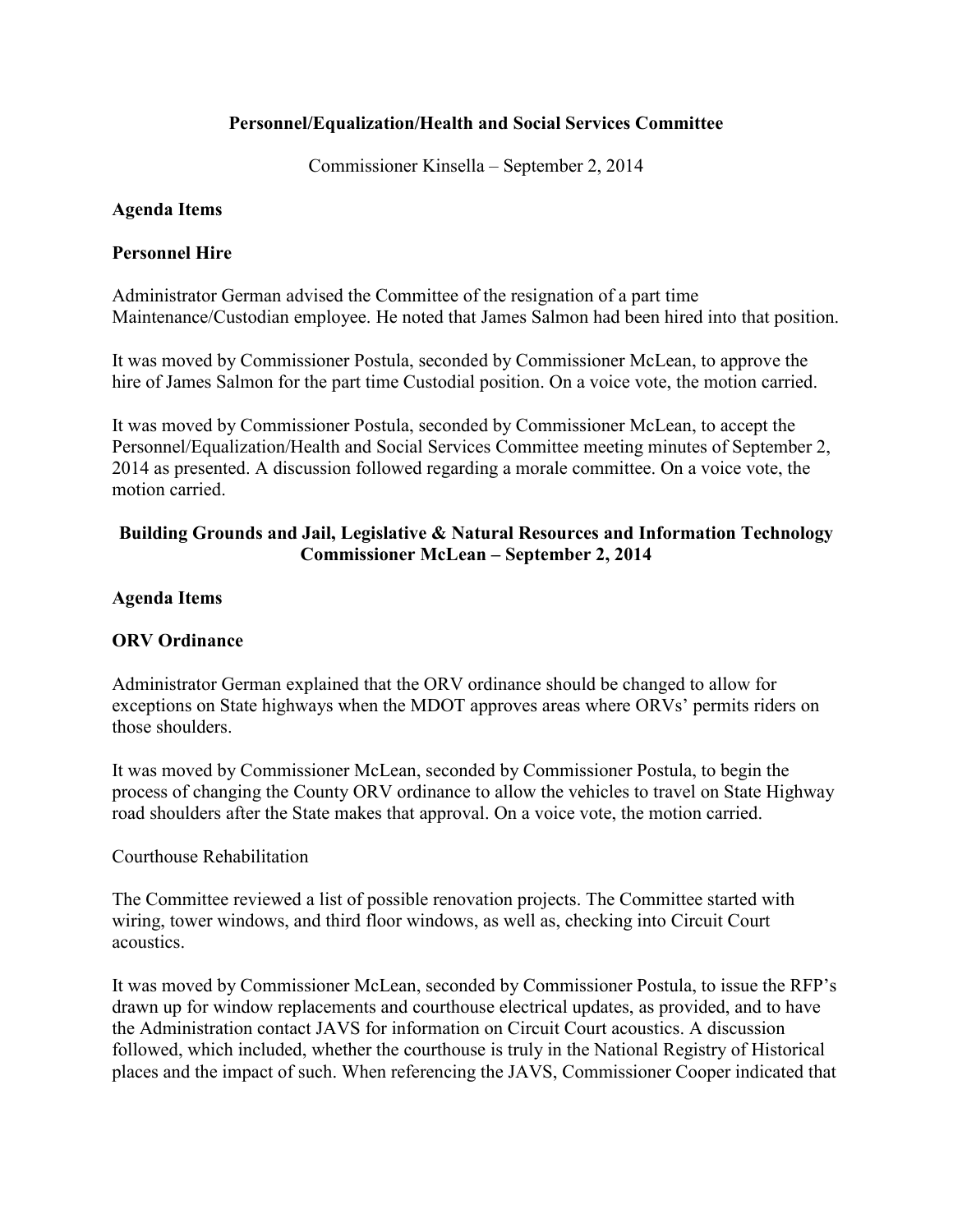that he believes the problem is not the electronic end; the problem lies in the walls, ceiling and carpet.

On a voice vote, the motion carried.

It was moved by Commissioner McLean, seconded by Commissioner Postula, to accept the Building Grounds and Jail, Legislative and Natural Resources and Information Technology Committee meeting minutes of September 2, 2014 as presented. On a voice vote, the motion carried.

FINANCE, CLAIMS AND ACCOUNTS COMMITTEE

Commissioner Cooper – August 26, 2014

AGENDA ITEMS

## **OPEB (Unfunded Health Care)**

The Committee received information on the County's Health Care Retirement Vehicle, combined with the information from the recently completed OPEB actuarial, that includes the estimates for the County, the Health Department and the Chippewa County E.D.C. With regards to the ARC (Annual Required Contribution) the County's next three- year contributions should be \$1,561,771, \$1,537,092 and \$1,514,111 to meet the needs of retiree health care; the Health Department's contributions should be \$1,082,811, \$1,073,808 and \$1,061,307 and the E.D.C. is as follows: \$101,805, \$101,021 and \$99,438. The main purpose of this meeting was to cover section 4b. of Policy No. 314 – OPEB Health Care Retirement Vehicle Annual Funding – which states that an annual factor, will be determined from the actuarial, the ARC and difference between current employees vs the retirees that will be fair, equitable and logical, and to be shared with the Health Department. Also included were sample illustrations with regards to when the OPEB Health Care Retirement Vehicle., could start to pay the Retiree's annual premium. Additional illustrations based on the funding will be projected for ten and fifteen years. Illustrations of potential percentages were also received by the Committee and were based on the first six months of the year, and determining how to split the percentage between all employees, full-time employees or full-time employees with retiree health care. Discussion, with many questions and answers were offered, while determining the Committee's decision.

It was moved by Commissioner Cooper, seconded by Commissioner McLean, in determining the annual factor for the OPEB Health Care Retirement Vehicle Annual Funding Policy that the County will utilize the all employees' method to provide \$50,000 in funding to the OPEB fund, which will be approximately .85% per employee; which will be budgeted. On a voice vote, the motion carried. It was moved by Commissioner Cooper, seconded by Commissioner McLean, to adopt the contribution payment schedule as it is submitted (see attached) with the assumptions in it and review it in three years with the next actuarial. Commissioner Cooper stated that the point he wanted to make is the pay back, noting that at 12 years it is self- funded.

On a voice vote, the motion carried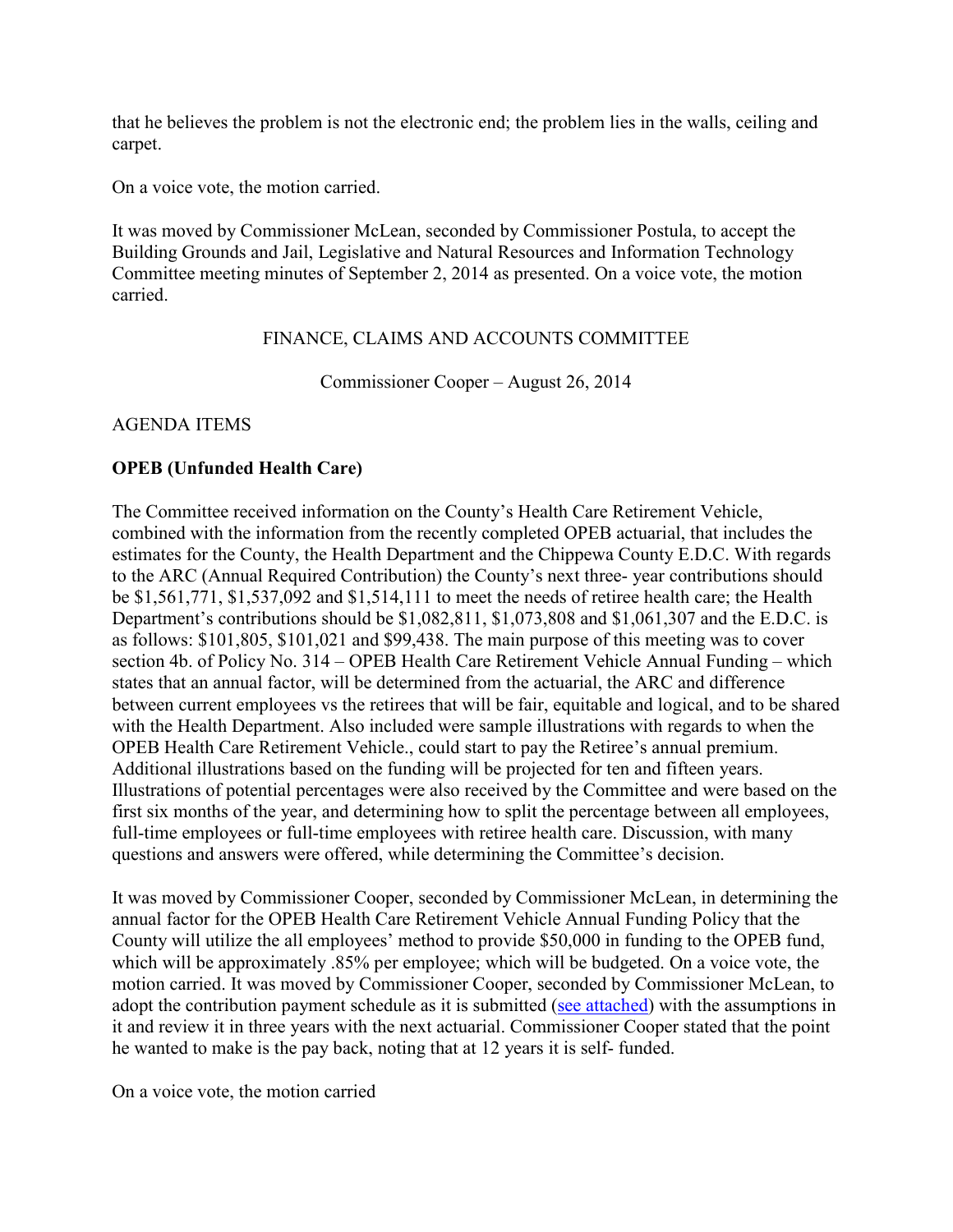#### **Sheriff's Department Transportation Van**

The Committee was updated on the 2008 Ford transport van, with over 213,000 miles that has a major failure, including the transmission, universal and drive shaft all came apart. The Sheriff's Department is requesting an immediate bid go out to purchase a new transport vehicle from Fund 267.

It was moved by Commissioner Cooper , seconded by Commissioner Postula, to approve the RFQ for a new transport van be released, that the disposal of the 2008 Ford transport van to approved, and to allow the Administrator to approve the low bid. On a voice vote, the motion carried.

It was moved by Commissioner Cooper, seconded by Commissioner McLean, to accept the Finance, Claims and Accounts Committee Special Meeting minutes of August 26, 2014 as presented. On a voice vote, the motion carried.

## **FINANCE, CLAIMS AND ACCOUNTS COMMITTEE**

Commissioner Cooper – September 4, 2014

# **AGENDA ITEMS**

## **Health Department – Services Agreement Medical Care Access Coalition and CCHD**

The Committee reviewed the proposed service agreement that has been forwarded from the Board of Health seeking its approval. The agreement approves that the Health Department will provide services to low income persons who are not covered by any other public or provider health care; with a term of agreement running from October 1, 2014 through September 30, 2015.

It was moved by Commissioner Cooper, supported by Commissioner Postula, to approve the Service agreement with Medical Access Coalition and the Chippewa County Health Department, as well as, approve the Business Associate Agreement, as presented for signature. On a voice vote, the motion carried.

## **Sheriff's Department – Sale of Used Vehicles - Approval**

The Committee reviewed the bid summary for two Chevrolet Impala's that are being dispersed from County assets. Only one bid was received for one of the vehicles.

It was moved by Commissioner Cooper, seconded by Commissioner Postula, to approve the sale of the 2006 Chevy Impala with 114,583 miles to Wendy & Norm Cardiff; and to have the Sheriff's Department to disperse the 2006 Chevy Impala with 164,009 miles to the scrap yard for proceeds. On a voice vote, the motion carried.

## **Sheriff's department – release for Sale of Vehicle (Fund 258)**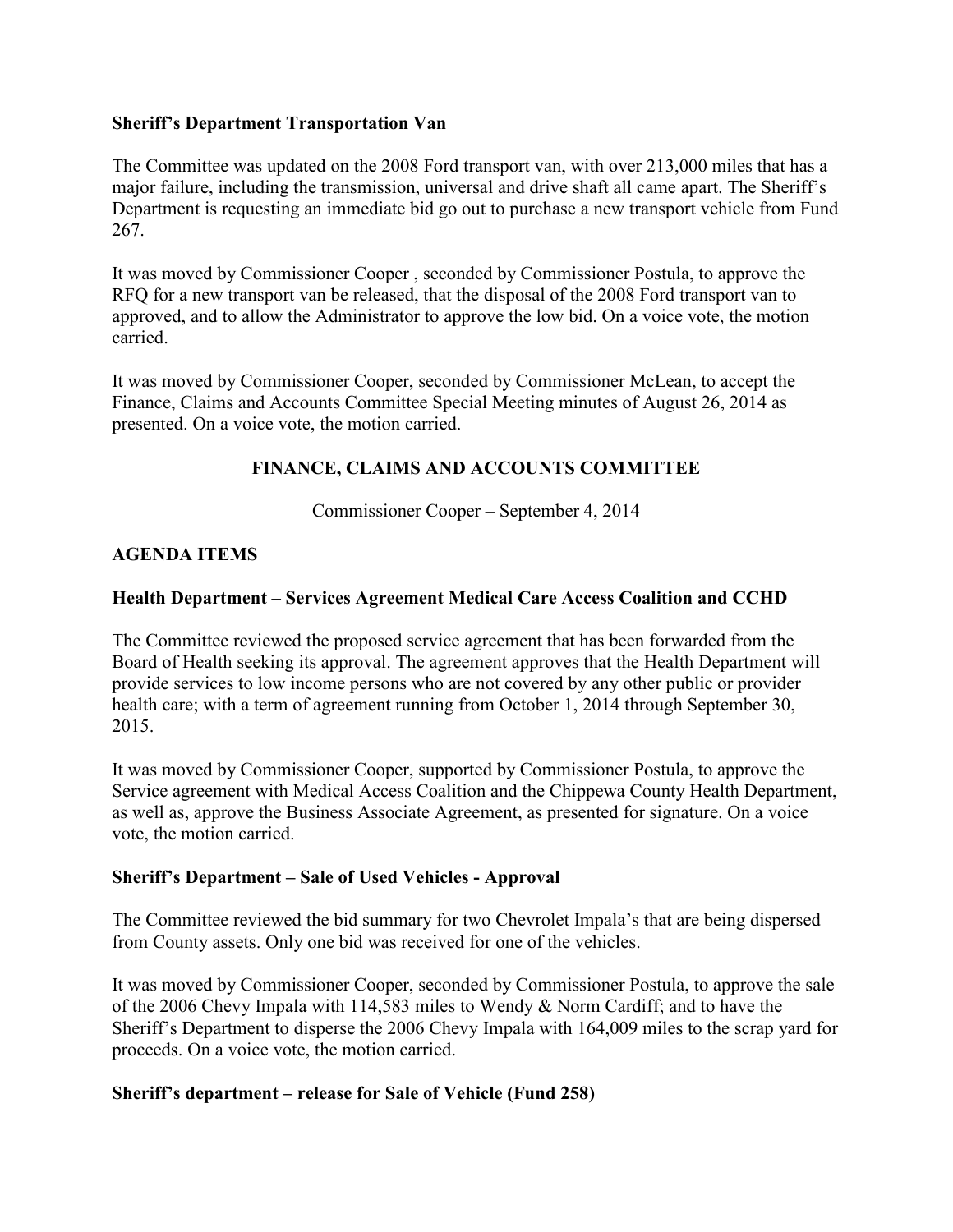The Committee reviewed a notice of receiving bids on a vehicle that was received as part of a drug forfeiture – an ad will be placed to receive bids on a 2001 Oldsmobile Alero with a minimum bid of \$400.00 with the proceeds going to Fund 258 – Drug Forfeiture – Sheriff.

It was move by Commissioner Cooper, seconded by Commissioner McLean, to approve the Notice of Receiving bids as presented for the drug seized 2001 Oldsmobile Alero, and to have a minimum bid of \$400.00. On a voice vote, the motion carried.

# **RFQ – Snow Plowing 911 Center, County Buildings and a VOIP Telephone Communications System**

The Committee received the competed bid packets via e-mail to review for the snow plowing at the 911 Center, the County Buildings snow plowing and removal, which includes the Courthouse, County Building and the Animal Shelter), also included was a request to place a bid out for a VOIP telephone Communications System for the Courthouse and County Building.

It was moved by Commissioner Cooper, seconded by Commissioner Postula, to approve the release of the following RFQ's Snow Plowing at 911 Center, Snow Plowing and Removal at the County Buildings and the VOIP telephone Communications System. On a voice vote, the motion carried.

FINANCE

## **Claims and Accounts**

The Committee reviewed the bills and payroll presented for approval.

It was moved by Commissioner Cooper, seconded by Commissioner McLean, to recommend the approval of the general claims totaling \$285,021.05, other fund claims \$492,193.62, payroll \$439,550.16 and Health Department claims \$507,243.73 and total claims \$1,724,008.56 and vouchers H-1 through H-287. On a voice vote, the motion carried.

It was moved by Commissioner Cooper, seconded by Commissioner Postula, to accept the Finance, Claims and Accounts committee meeting minutes of September 4, 2014 as presented. On a voice vote, the motion carried.

New Business

# **(a) Resolution 14-17 – Resolution Opting Out of the PA 152 of 2011 Requirements**

It was moved by Commissioner Cooper, seconded by Commissioner Postula, to approve Resolution No. 14 -17 as follows:

## RESOLUTION

# **NO. 14-17**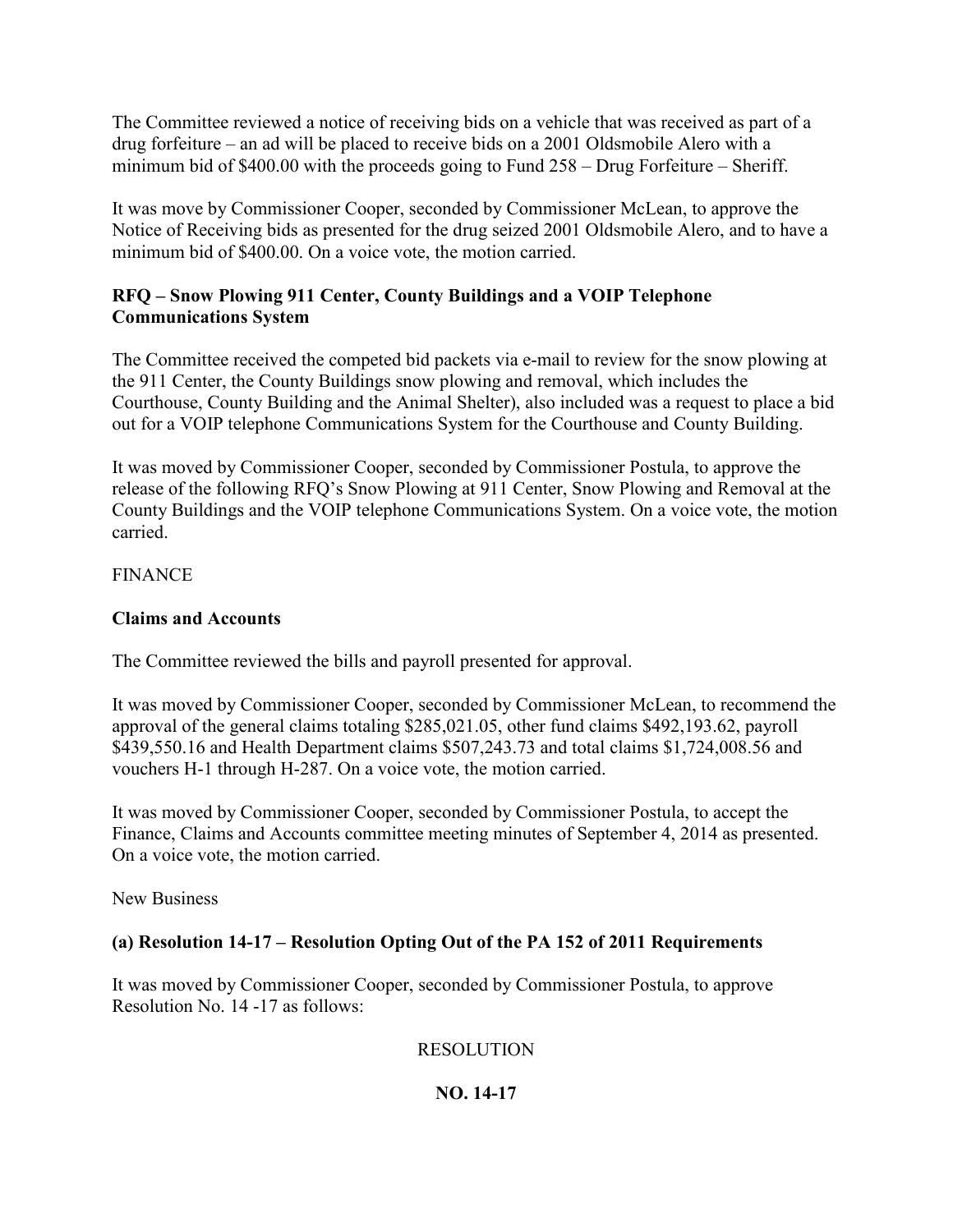## **Resolution Opting Out of the Requirement of PA 152 of 2011**

**Whereas**, bargaining is strictly the responsibility of the county commission on behalf of the good citizens it serves; and

**Whereas**, PA152 of 2011 erodes the responsibilities of duly elected local county commissioners and the trust held between those commissioners and their constituents; and

**Whereas**, PA 152 of 2011 constitutes an attempt by the legislature to dictate the terms on which counties bargain with their employees; and

**Whereas**, PA 152 pf 2011 is a new foray by the state into dictating the terms of healthcare at the local level; and

**NOW THEREFORE BE IT RESOLVED** that pursuant to the provisions of PA 152 of 2011, Section 8(1), Chippewa County exercises its right to opt out of the requirements of the Act for the plan year beginning January 1, 2015 by two-thirds majority vote of this Board in support of this resolution.

A VOTE WAS TAKEN AS FOLLOWS:

AYES: Commissioners Cooper, McLean, Postula and Chairman Shackleton

NAYS: None

## **THE RESOLUTION WAS DECLARED ADOPTED.**

## **(b) Resolution 14-18 Special Tribute Gwen Worley**

It was moved by Commissioner McLean, seconded by Commissioner Cooper, to approve Resolution No. 14 -18 as follows:

#### SPECIAL TRIBUTE

## **14-18**

## **GWEN WORLEY**

Let It Be Known, that it is with great pride that the Chippewa County Board of Commissioners join together with the employees and residents of Chippewa County, to express their wish of good health and happiness upon her retirement and as she prepares for the new and exciting experiences that lie ahead.

**Gwen Worley** has served the citizens of Chippewa County in a manner above reproach, and for this we extend our thanks.Gwen Worley has provided outstanding service to hundreds of individuals for the past thirty-five years.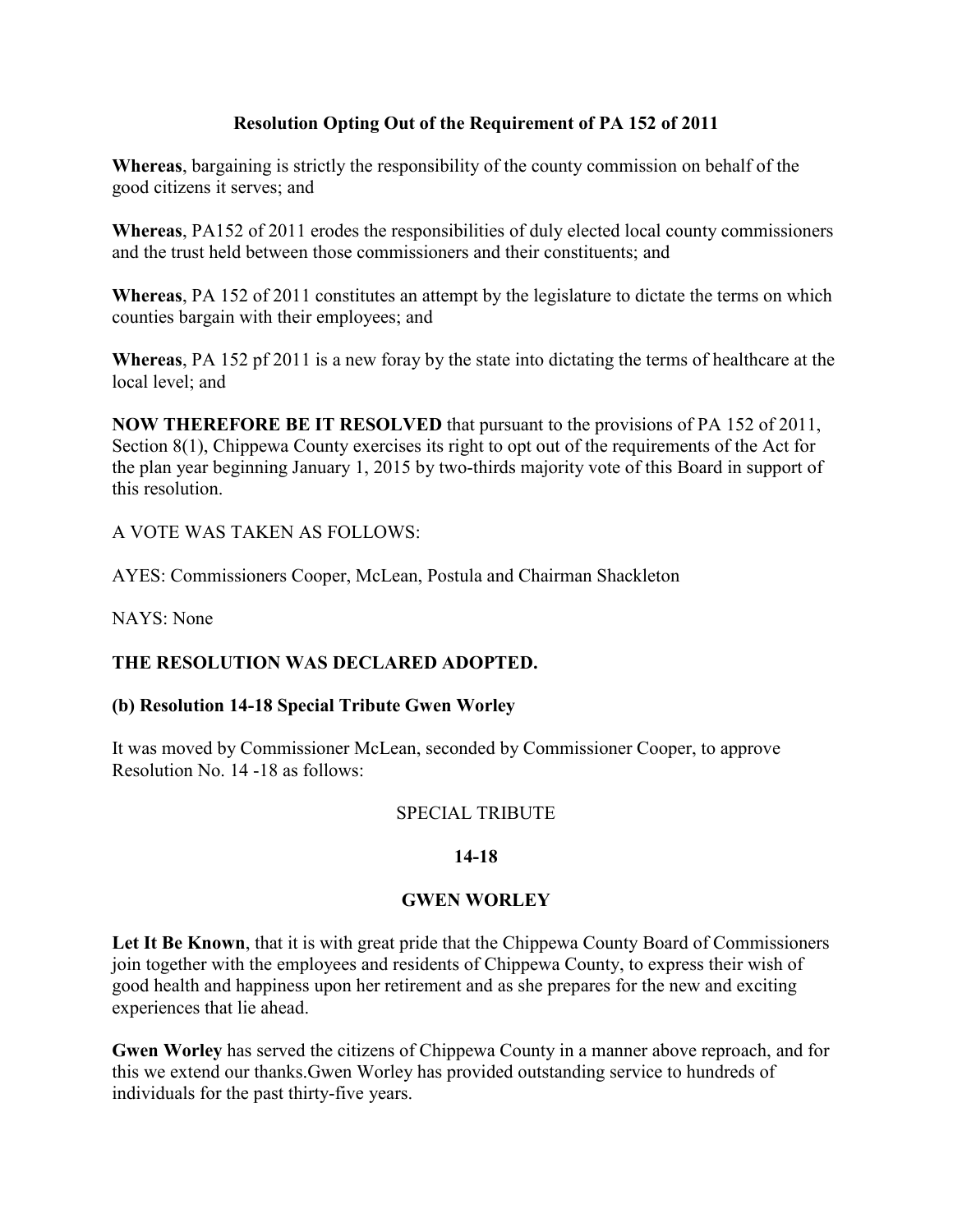**Gwen Worley** has taken personal pride in her work with Chippewa County and has worked hard to continue the improvements of the Eastern Upper Peninsula Employment and Training Consortium.

**Gwen Worley** through her persistence, her high performance standards, her kind friendship, her professionalism, and her insight to her fellow Veterans, her Board, co-workers and citizens place her in the highest of categories.

**Gwen Worley** has brought recognition to herself, the Eastern Upper Peninsula Employment and Training Consortium and Michigan Works!, as well as, the Sault Ste. Marie Board of Education, EUP ISD Board, SSM Rotary, SSM Chamber of Commerce, the Chippewa County Multi-Purpose Collaborative Body, Chippewa County Community Prevention Coalition, EUP United Way, Upper Peninsula Economic Development Alliance, Lake Superior State University's Strategic Planning Committee and the B.P.W to name a few. The Chippewa County Board of Commissioners, on behalf of the all the individuals served and the residents of Chippewa County, the Board extends their appreciation to Gwen Worley who is thoughtful, caring, involved and dedicated, and who made a favorable impact on the betterment of life and wellbeing in Chippewa County.

IN SPECIAL TRIBUTE, therefore upon her retirement from Eastern Upper Peninsula Employment and Training Consortium, this document is signed and dedicated to honor **Gwen Worley**, for her countless contributions to Chippewa County, and the individuals she served so well. For her efforts in improving the welfare of the individuals who were unemployed job seekers of this County, we join together to extend to **Gwen Worley** a gracious thank you for a job well done, and wish her continued success in which she so richly deserves.

A VOTE WAS TAKEN AS FOLLOWS:

AYES: Commissioners Cooper, McLean, Postula and Chairman Shackleton

NAYS: None

## **THE RESOLUTION WAS DECLARED ADOPTED**

**(c) Community Corrections Grant** (Grant between the Department of Corrections and Chippewa County that will provide program services that shall enhance jail utilization, reduce the prison commitment rate, and impact recidivism.

It was moved by Commissioner Cooper, seconded by Commissioner Postula, to approve the Department of Corrections Grant. On a voice vote, the motion carried.

**(d) Resolution** – Added to the agenda - in regards to Cloverland Co-op Electric rates increasing in the Upper Peninsula and Eastern Wisconsin.

Chairman Shackleton noted that Cloverland Electric has been notifying residents of their rates going up, beyond their control, having to do with the Presque Isle Power Plant and the fact that